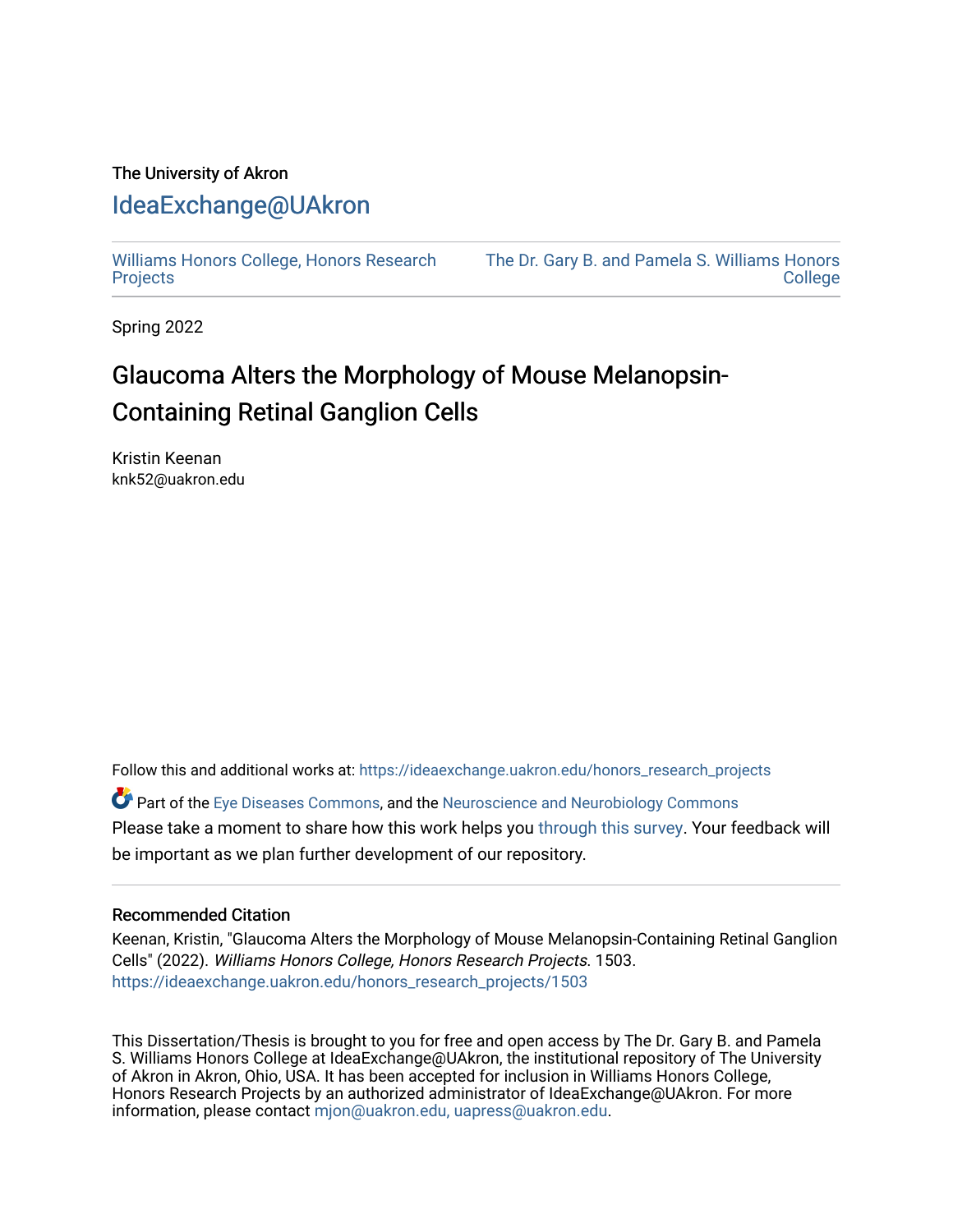Glaucoma Alters the Morphology of Mouse Melanopsin-Containing Retinal Ganglion Cells

Kristin Keenan

Williams Honors College

The University of Akron

2022

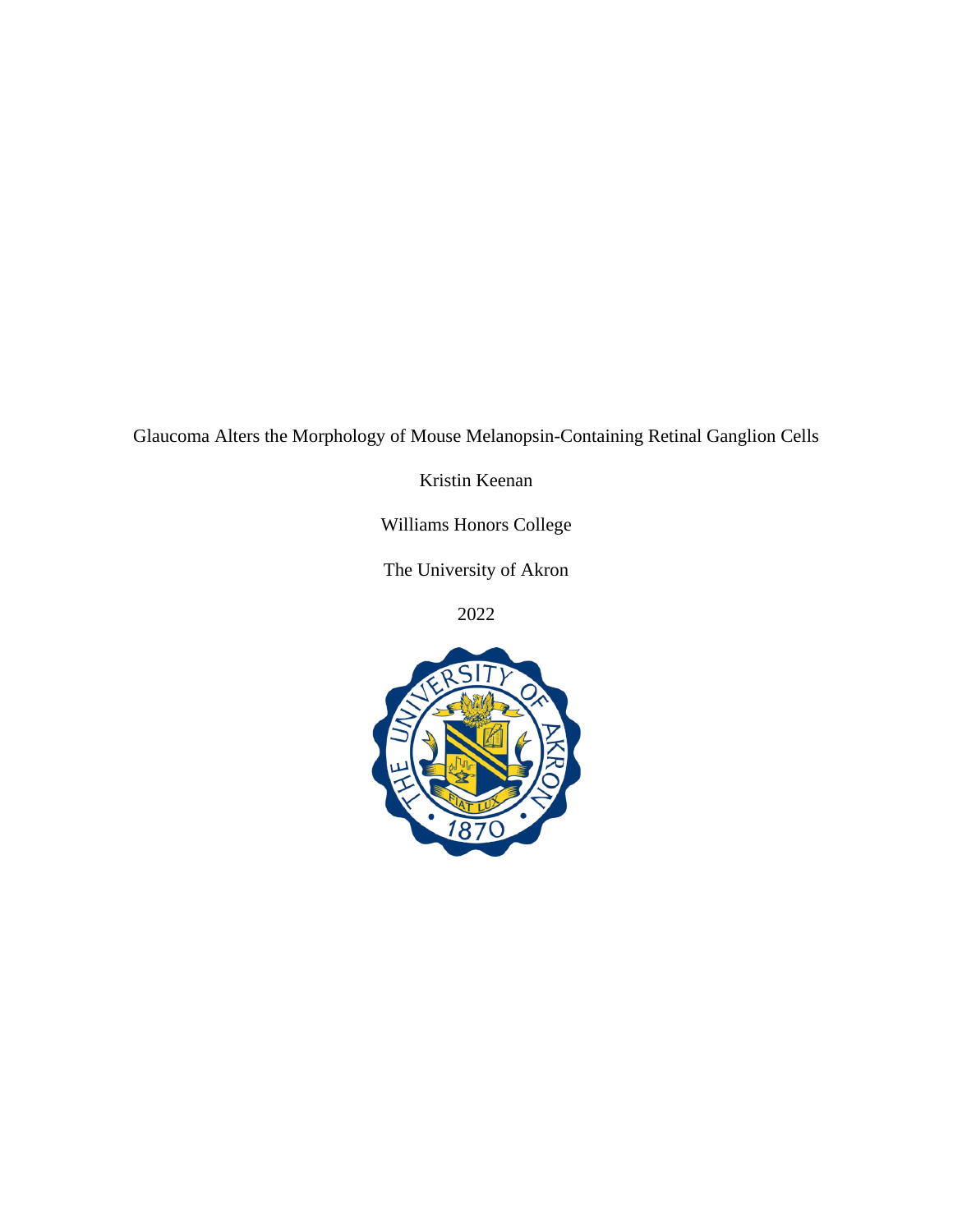#### **Abstract**

The visual system is composed of various types of cells that all work in conjunction with one another to send and respond to stimuli from outside of the body. The retina in particular contains a concentration of cells that mediate vision, including a cell type known as the melanopsin ganglion cell that express the protein melanopsin. Melanopsin ganglion cells are intrinsically photosensitive, and are responsible for some aspects of non-image forming vision, such as maintaining circadian rhythms. Patients with glaucoma commonly have side effect symptoms associated with malfunctioning circadian rhythms, indicating a link between glaucoma and melanopsin ganglion cells. In this study, I traced melanopsin ganglion cells from mouse retinas with and without glaucoma at various pathological timepoints and took morphological measurements. These measurements were compared to see if glaucoma had an effect on melanopsin ganglion cells. The data collected showed that, of the morphological characteristics analyzed in this study, glaucoma has an effect only on dendritic field size. It appears that in retinas with glaucoma, melanopsin ganglion cells tend to have a larger dendritic field size than control cells; further research will help investigate why only this aspect is affected, and in the manner that it is.

#### **Introduction**

Glaucoma is an eye disease that results in an abnormal increase in intraocular pressure that can result in damage to the optic nerve and in turn blindness; it is the second leading cause of blindness worldwide. Glaucoma is a chronic and progressive disease, and is marked by loss of peripheral vision and degeneration of optic nerve fibers and retinal ganglion cells, or RGCs (Obara et al 2016). An issue experienced by many patients with glaucoma is an alteration of their circadian rhythms. These circadian rhythm issues experienced by patients can cause difficulty sleeping, staying awake, waking up, and concentration as well as fatigue, stress, and even depression. Circadian rhythm disruption is seen in other neurodegenerative diseases such as Alzheimer's and Parkinson's diseases and is accepted as a "natural consequence" of the diseases, but studies have shown that they may make the degeneration worse (Lax et al 2019).

2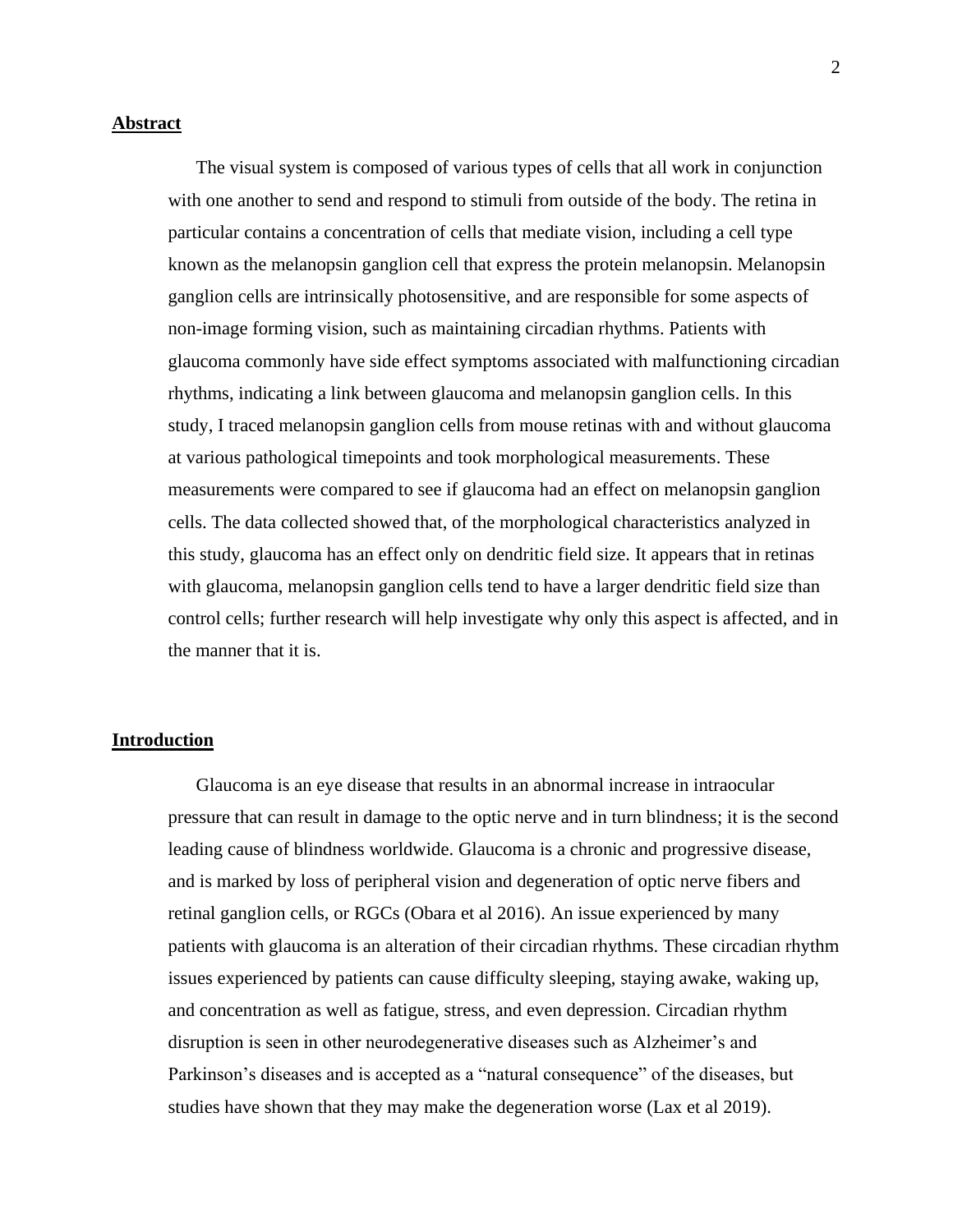Within the retina, there is a particular cell known as the melanopsin ganglion cell. These cells express the protein melanopsin, hence their name, coded by the Opn4 gene, and are considered a third type of photoreceptor (Sondereker et al 2020). Melanopsin ganglion cells are intrinsically photosensitive, meaning they respond to light without outside photoreceptor (rod or cone) input, and therefore mediate certain aspects of nonimage forming vision. The most relevant of these aspects within the realm of vision is their important role in maintaining our circadian rhythms. Because glaucoma and melanopsin ganglion cells both have a connection to the regulation (and dysregulation) of circadian rhythms, this project investigates whether or not glaucoma has an effect on the morphology of these cells that may cause this defect. Because glaucoma causes dysregulation of circadian rhythms, it is hypothesized that the melanopsin ganglion cells will be smaller in size from pressure damage and therefore not able to perform their jobs adequately, resulting in these common issues with light sensing and circadian rhythms in patients. Previous studies have shown that ablation of M1 ipRGCs result in the loss of these non-image forming behaviors (Sondereker et al 2020).

#### **Methods**

DBA/2J mouse retinas from control and glaucomatous retinas at various pathological timepoints were dissected, fixed, and stained using immunohistochemistry. The DBA/2J mouse line is a well-accepted model as they are predisposed to spontaneous

pigmentary glaucoma, characterized by intraocular pressure elevation and progressive death of retinal ganglion cells with age, closely resembling human glaucoma (Zhang et al 2013). This immunohistochemistry uses antibodies that tag the







Sondereker et al 2018 Sondereker et al 2018

**Figure 1:** Mouse retinas were transected and stained with antibodies that tag melanopsin protein. The retinas were then imaged and cells that expressed melanopsin would fluoresce. Scale bars = 1 mm. Mouse photo credit: The Jackson Laboratory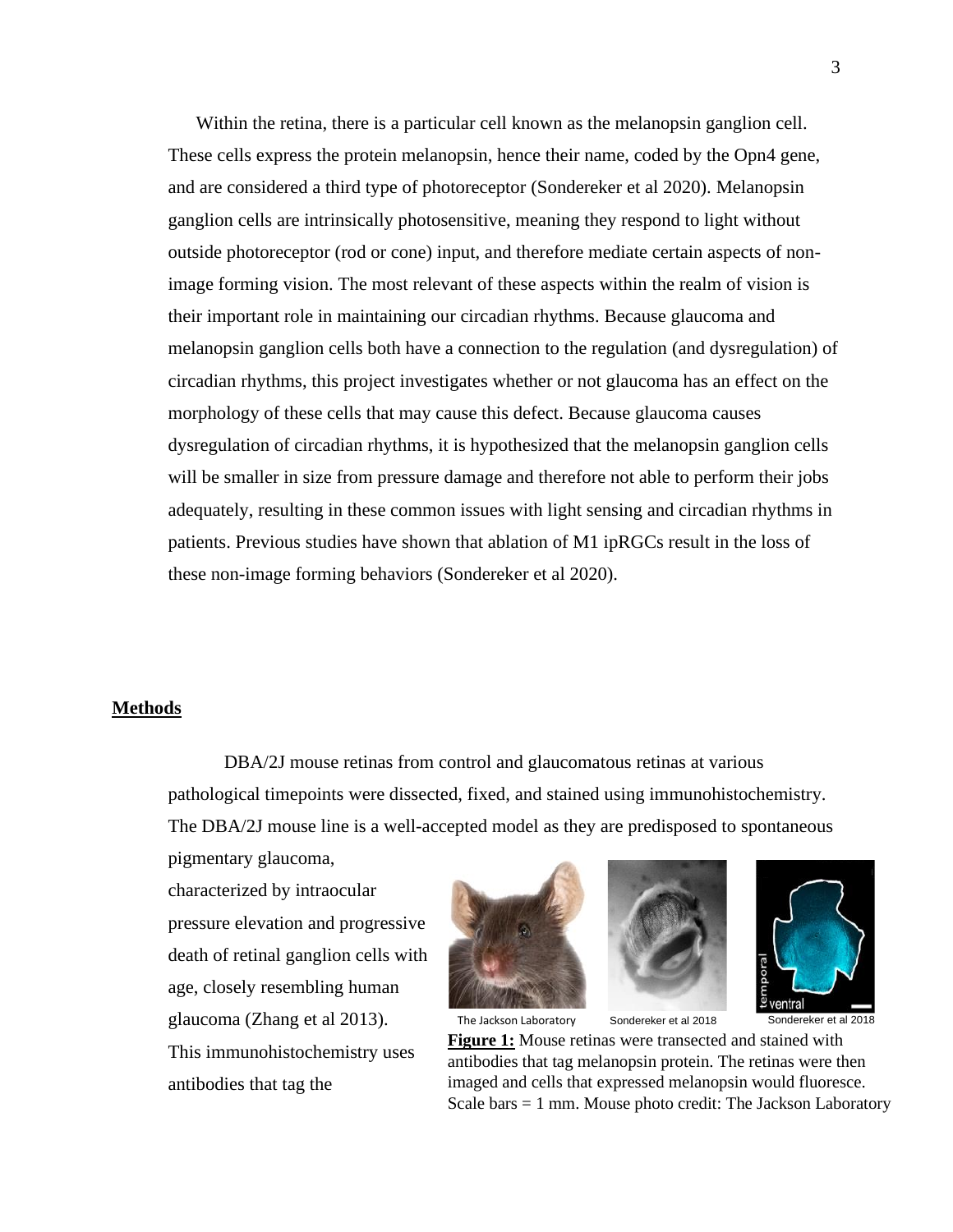melanopsin protein. During imaging, the cells that express this protein will fluoresce green, allowing the mRGCs to be differentiated from other retinal cells. The retinas were then imaged using confocal imaging to create a z-stack of images that can be loaded into a specialized computer program known as ImageJ as a .tif file; each retina was divided into quadrants, so each .tif file is a quadrant of a particular retina with the melanopsin ganglion cells marked to be traced. ImageJ has a subprogram known as Simple Neurite Tracer that allows the user to automatically follow and digitally trace the dendrites of a single cell throughout the image stack, following and connecting the pixels to make a 2D image of how the dendrites stratify throughout the retinal quadrant.



**Figure 2**. ipRGC of a 4-month glaucomatous mouse retina traced using ImageJ. Scale  $bar = 15$  microns.

Once all of the dendrites on an individual melanopsin ganglion cell neuron are traced, ImageJ has various measurement features that allow for measurements to be taken of morphological characteristics such as soma size, total dendritic length, and total dendritic field size. This process of measurement was repeated with each traced cell in every quadrant until each melanopsin ganglion cell in a full retina is traced, and then the process was further repeated on another retina. This was repeated until enough data

was obtained to compare between control and glaucomatous groups, as well as at different pathological timepoints such as early, mid, and late-stage glaucoma. As this is a major undertaking of data collection, data collected by multiple undergraduate students over the span of 4 years was analyzed for this project. This data was then statistically analyzed between groups using an ANOVA test with GraphPad InStat.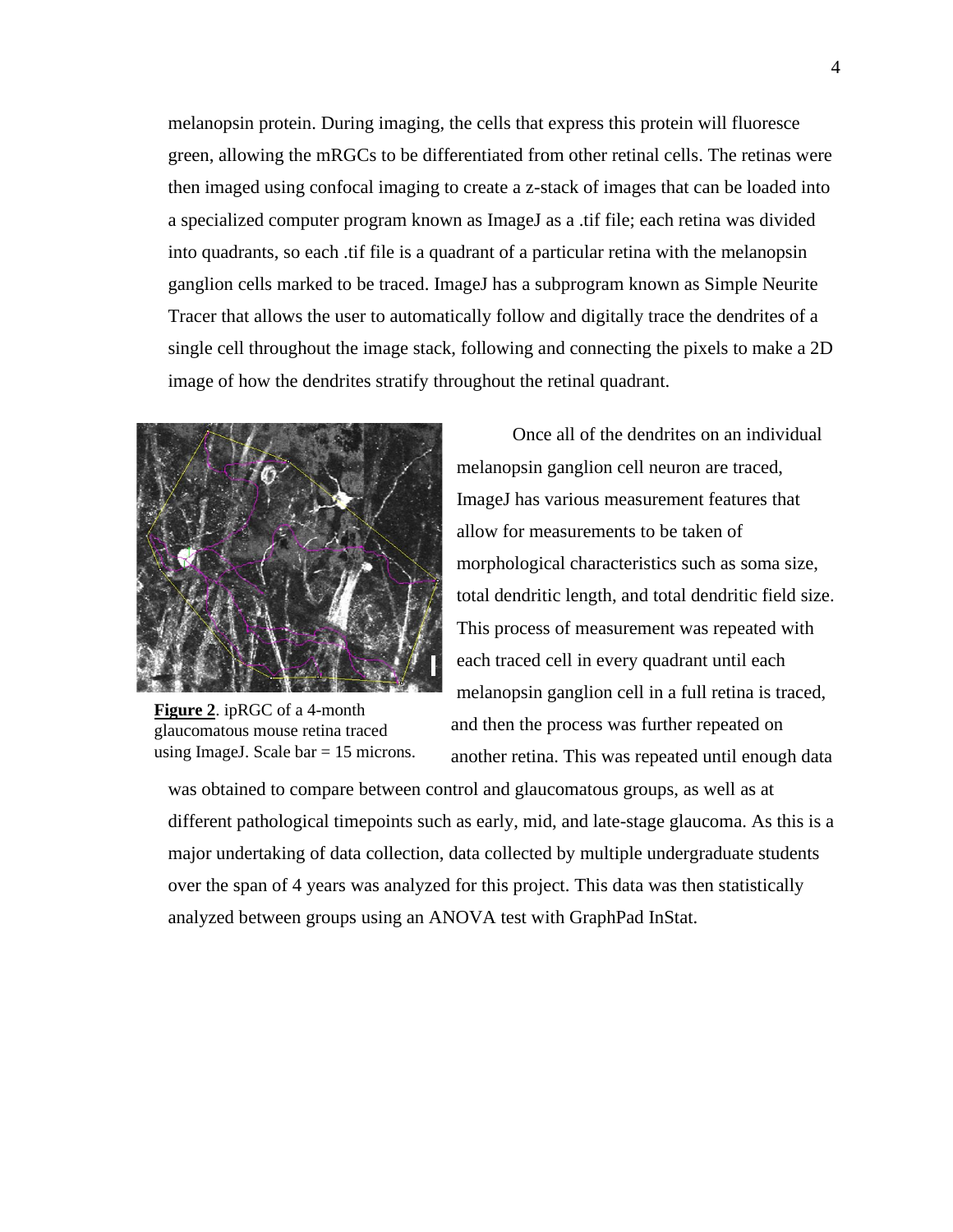#### **Results**

Upon ANOVA analysis testing of the traces of 103 glaucomatous mouse retinal cells and 88 control mouse retinal cells, it was found that the differences in average soma size and total dendritic length were not significant. However, the differences in average dendritic field size between the two groups was significant. This significance was determined using the q value given as a result of the Tukey-Kramer Multiple comparisons test following the ANOVA. This indicates that glaucoma only affects certain morphological aspects of melanopsin ganglion cells; for this study, this is only in dendritic field size, which seems to be increased in glaucomatous retinas.

|                                                           | <b>Glaucomatous</b> | <b>Control</b>  |
|-----------------------------------------------------------|---------------------|-----------------|
| Sample Size (n=):                                         | 103                 | 88              |
|                                                           |                     |                 |
| <b>Soma Size:</b>                                         | <b>Glaucomatous</b> | <b>Control</b>  |
| Mean (microns)                                            | 15.36               | 14.62           |
| Standard Error (microns)                                  | 0.2684              | 0.2126          |
| <b>Tukey-Kramer Multiple</b><br>Comparisons test, q value | 0.000459            | not significant |
|                                                           |                     |                 |
| <b>Total Dendritic Length:</b>                            | <b>Glaucomatous</b> | <b>Control</b>  |
| Mean (microns)                                            | 1358                | 1119            |
| Standard Error (microns)                                  | 58.88               | 49.13           |
| <b>Tukey-Kramer Multiple</b><br>Comparisons test, q value | 0.1485              | not significant |
|                                                           |                     |                 |
| <b>Dendritic Field Size:</b>                              | <b>Glaucomatous</b> | <b>Control</b>  |
| Mean (microns <sup>2</sup> )                              | 52746               | 44710           |
| Standard Error (microns <sup>2</sup> )                    | 3501                | 2732            |
| <b>Tukey-Kramer Multiple</b><br>Comparisons test, q value | 4.982               | significant     |

**Table 1**. Glaucomatous versus control melanopsin ganglion cell traces. This table analyzes the means, standard errors, and q values from the Tukey-Kramer Multiple Comparisons test for each variable (soma size, total dendritic length, and dendritic field size.) The q value must be over 4.03 to be considered significant based on the data entry. The only aspect that is significantly different between the two data sets is dendritic field size.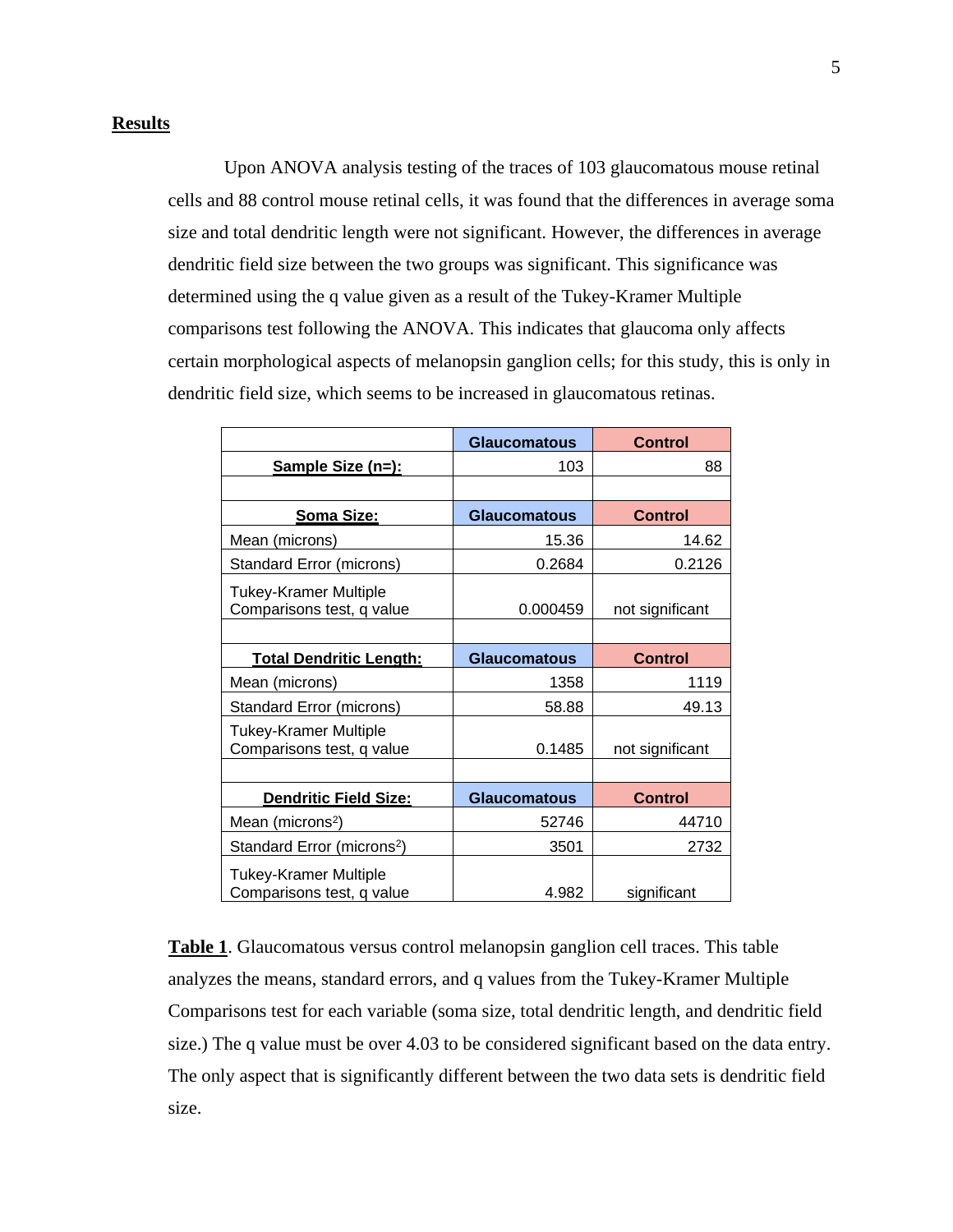

Average Soma Size in Glaucomatous versus Control

**Figure 3.** Average soma size as measured between glaucomatous and control mice melanopsin ganglion cell traces. There is no significant difference between the two data sets.



**Figure 4.** Average total dendritic length as measured between glaucomatous and control mice melanopsin ganglion cell traces. There is no significant difference between the two data sets.

**Figure 5.** Average total dendritic field size as measured between glaucomatous and control mice melanopsin ganglion cell traces. There is a significant difference between the two data sets, indicating that glaucoma has an effect on this aspect of morphology.

#### Average Dendritic Field Size in Glaucomatous versus Control Mice Neurons **2 ) Dendritic field size (microns**  $\ast$ **60000**  $\ast$ **50000** T **52746 40000 44710 30000 20000 10000**

**Glaucomatous (n=103) Control (n=88)**

**0**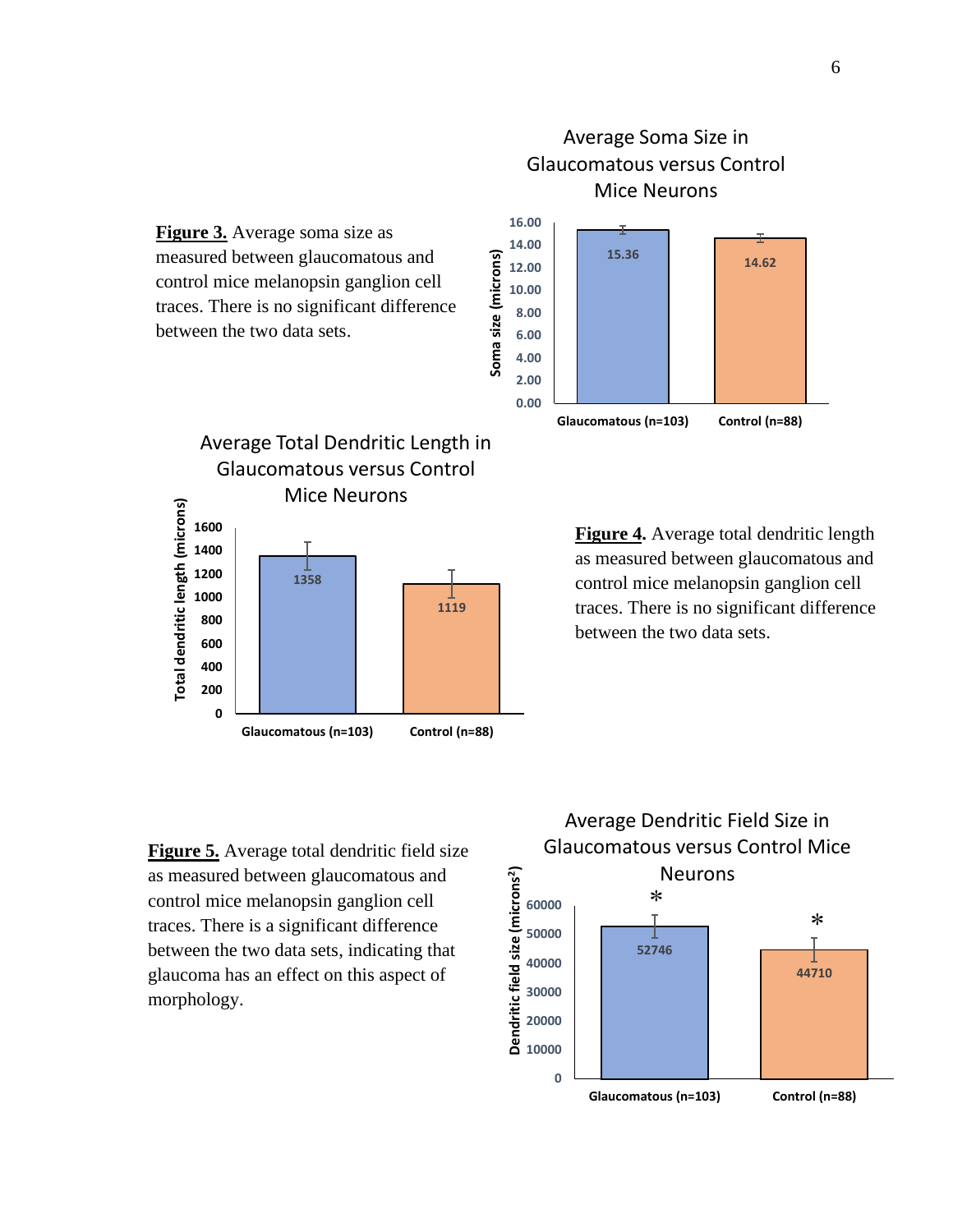#### **Discussion**

After statistically analyzing a number of traces from glaucomatous and control mouse retinal ganglion cells, findings show that the only morphological aspect of these cells affected by glaucoma is dendritic field size. The original expectations of results were that perhaps the cells would become morphologically smaller from pressure damage, but it appears that this is not the case; soma size and dendritic length is the same between groups, but dendritic field size increases. This increase in field size but maintenance of dendritic length implies that on average there may be fewer dendrites found in glaucomatous cells, but they reach further than that of the controls for these numbers to alter in such a way. It is possible that a decrease in total dendrites (and potentially total number of cells in a glaucomatous retina) may cause an overcompensation of field size to be able to still fully span the retina. This would be an unsurprising find, as it is

important to note that melanopsin ganglion cells have been found in various studies to be incredibly resistant to injury when compared to other retinal ganglion cells, so this could be another form of damage resistance (Lax et al 2019). A similar finding has come from studies with other rodent models, such as in a rat ocular hypertension model, where very few melanopsin ganglion cells degenerated compared to other RGCs (Li et al 2006). In particular, this injury resistance in specific regards to elevated intraocular pressure has been shown in the M1 subtype of melanopsin ganglion cell which was the



**Figure 6.** Histological arrangement of retinal structure. M1 and M1d somas can be found in the GCL and INL. Image from Triviño et al 2012.

focus of this study; results may differ in the M4 subtype, as they have been shown to suffer significant loss of cells with elevated IOP (Gao et al 2022). Therefore, the implication of this and other studies on the subject is likely not uniform among the different subtypes of melanopsin ganglion cells. It is, however, important to note some shortcomings of this study and others of its kind in terms of takeaway for human usage in early detection and treatment: human retinas are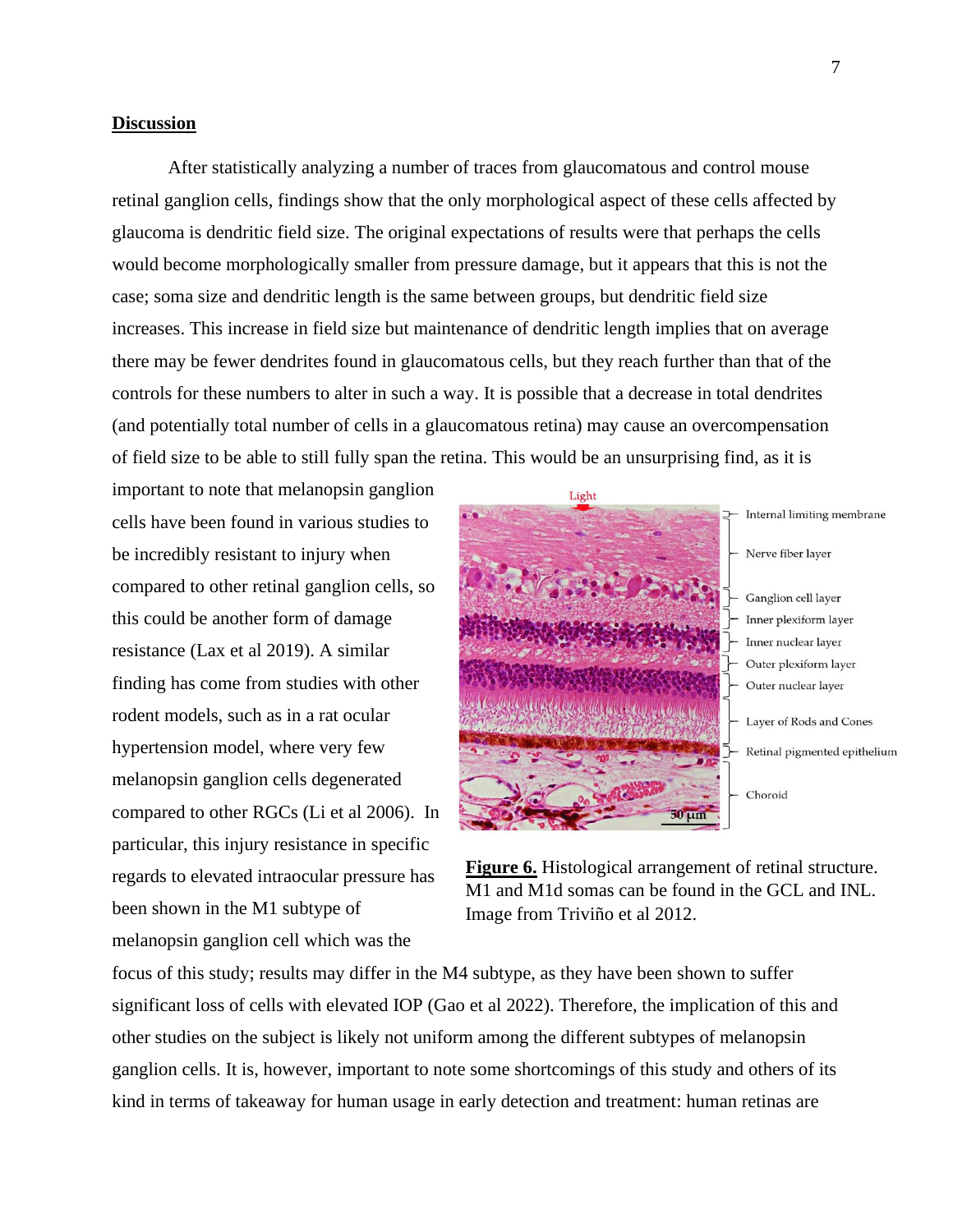fairly different in distribution of retinal ganglion cells compared to rodent models. Human retinas



**Figure 7***.* Distribution of melanopsin ganglion cell subtypes in the mouse retina. Image from Sondereker et al 2020.

have melanopsin ganglion cells evenly distributed throughout the ganglion cell layer (GCL) and inner nuclear layer (INL), but these cells vary in shape and diameter from each other. The highest density of melanopsin ganglion cells were located around the fovea, an anatomical aspect that mice do not possess. M1 and displaced M1s are mainly concentrated in the temporal retina in humans (Hannibal et al 2017). In mice, they are asymmetrically distributed to the dorsal retina (Sondereker et al 2020) and in rats they are at a slightly higher density in the upper-temporal part of the retina (Lax et al 2019). It is important to take these anatomical differences into account when considering clinical implications.

In regards to the findings of this particular study, we can assume that the lack of morphological change of certain aspects of melanopsin ganglion cells can be attributed to the aforementioned resistance to injury. Further studies could be performed to investigate reasons for the increase in dendritic field size of glaucomatous cells, focusing more in depth on pathological timepoints or specific retinal quadrant. This study looked at the effect on the cells as a whole, so cells analyzed included the pathological timepoints of 3 months, 5 months, and 7 months, but did not take into account the potential difference of dendritic field size at each of these timepoints individually. It is likely that in the older retinas that have further progressed glaucoma, the more damage to the cells. This can be hypothesized off of the basis that in human eyes with glaucoma, studies have shown that a small decline in mRGCs occurs after the age of 50, marked by a stark loss of 44% after 70 years old (Lax et al 2019). In the same way, cells from temporal, dorsal, nasal, and ventral quadrants were analyzed all together; because of the difference in distribution patterns between models, it would be worthwhile to analyze cells from each quadrant separately to see if the distribution affects morphology as well in glaucomatous cells. It is evident that these cells have a special connection to this disease and others, and further studies will help uncover more attributes of their relationship.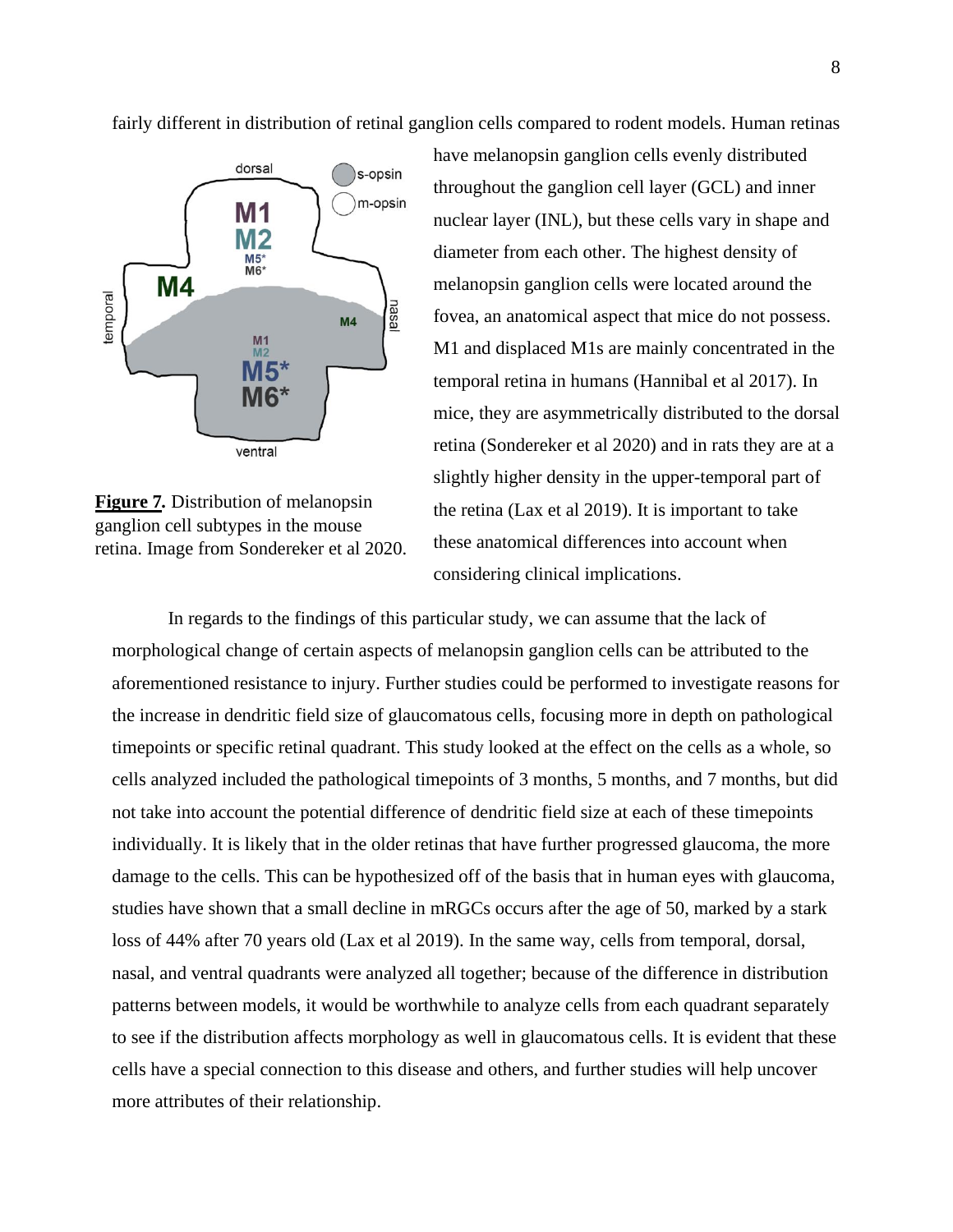### **Acknowledgements**

I would like to thank the Biology Department at the University of Akron for the endless opportunities that have led me to this point in my academic research journey. Special thanks to Dr. Jordan Renna, Jessica Onyak, and the rest of the Renna Lab for their guidance and support in both this project and various other lab endeavors over the years. Additional thanks to my past fellow undergraduates whose traces were also analyzed in this project: Samantha Cook, EJ Hamad, and Parker Kim.